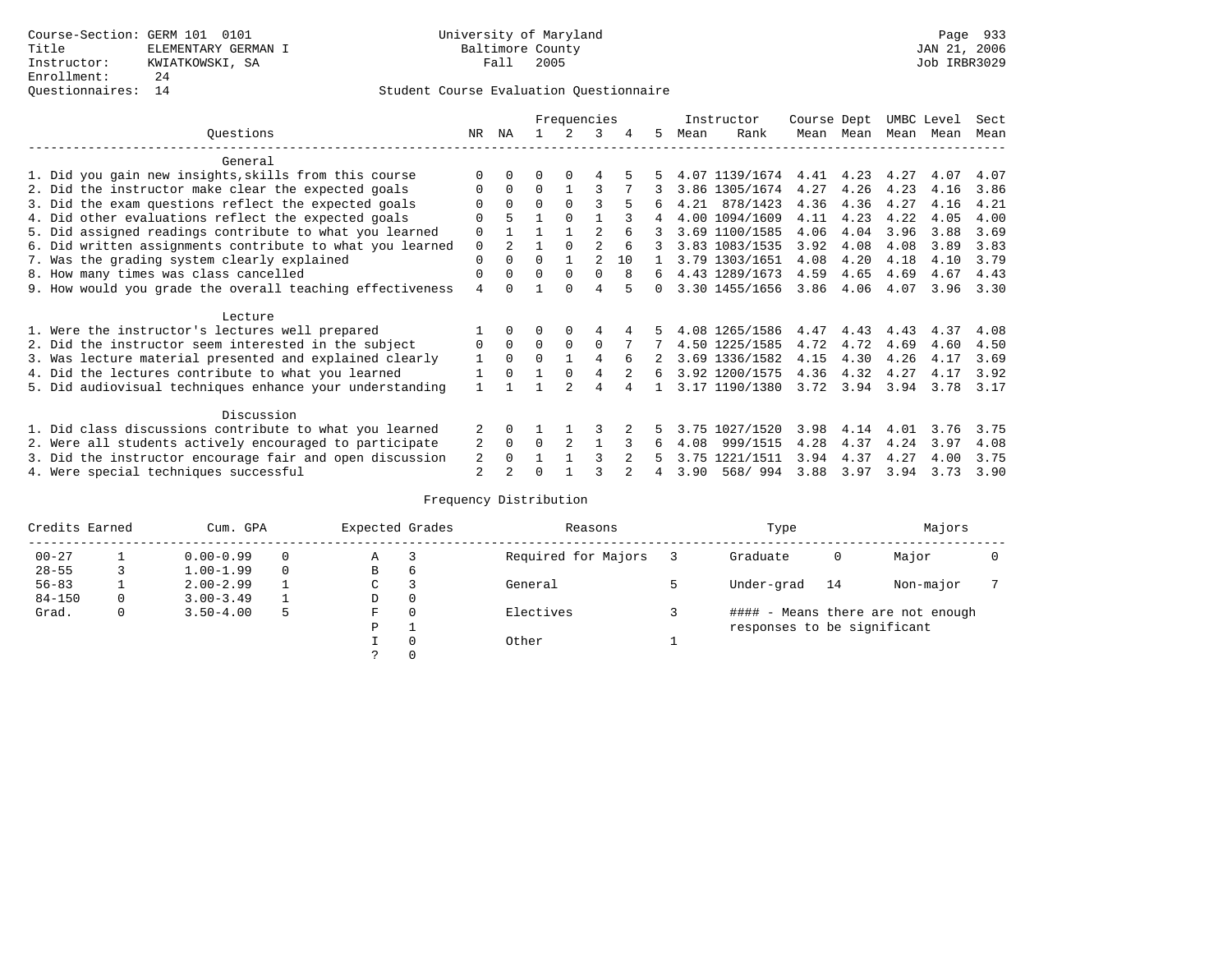|                                                           |                |             |                          |                | Frequencies                 |                |                 |      | Instructor         |             |                |      | Course Dept UMBC Level | Sect      |
|-----------------------------------------------------------|----------------|-------------|--------------------------|----------------|-----------------------------|----------------|-----------------|------|--------------------|-------------|----------------|------|------------------------|-----------|
| Ouestions                                                 |                | NR NA       | $\mathbf{1}$             | $\overline{a}$ | 3                           | 4              | 5               | Mean | Rank               |             |                |      | Mean Mean Mean Mean    | Mean      |
| General                                                   |                |             |                          |                |                             |                |                 |      |                    |             |                |      |                        |           |
| 1. Did you gain new insights, skills from this course     | 0              | 0           | $\mathbf 0$              | $\mathbf 0$    | 0                           | 4              | 12              | 4.75 | 298/1674           | 4.41        | 4.23           | 4.27 | 4.07                   | 4.75      |
| 2. Did the instructor make clear the expected goals       | 0              | 0           | $\mathbf{0}$             | $\mathbf 0$    | $\mathbf{1}$                | 3              | 12              | 4.69 | 352/1674           | 4.27        | 4.26           | 4.23 | 4.16                   | 4.69      |
| 3. Did the exam questions reflect the expected goals      | 0              | $\mathbf 0$ | $\mathbf 0$              | $\mathbf 0$    | $\overline{2}$              | $\overline{4}$ | 10              | 4.50 | 575/1423           | 4.36        | 4.36           | 4.27 | 4.16                   | 4.50      |
| 4. Did other evaluations reflect the expected goals       | $\mathbf 0$    | 2           | $\mathbf{0}$             | $\Omega$       | $\mathbf{1}$                | 9              | 4               | 4.21 | 905/1609           | 4.11        | 4.23           | 4.22 | 4.05                   | 4.21      |
| 5. Did assigned readings contribute to what you learned   | 0              | $\Omega$    | $\Omega$                 | $\Omega$       | $\mathbf{1}$                |                | 8               | 4.44 | 386/1585           | 4.06        | 4.04           | 3.96 | 3.88                   | 4.44      |
| 6. Did written assignments contribute to what you learned | $\mathbf 0$    | $\mathbf 0$ | $\Omega$                 | $\Omega$       | 5                           | 6              | .5              | 4.00 | 870/1535           | 3.92        | 4.08           | 4.08 | 3.89                   | 4.00      |
| 7. Was the grading system clearly explained               | $\mathbf 0$    | $\Omega$    | $\Omega$                 | $\mathbf 0$    | $\overline{2}$              | 6              | 8               | 4.38 | 713/1651           | 4.08        | 4.20           | 4.18 | 4.10                   | 4.38      |
| 8. How many times was class cancelled                     | $\mathbf 0$    | $\mathbf 0$ | $\mathbf{0}$             | $\Omega$       | $\Omega$                    | $\overline{4}$ | 12              | 4.75 | 958/1673           | 4.59        | 4.65           | 4.69 | 4.67                   | 4.75      |
| 9. How would you grade the overall teaching effectiveness | $\overline{2}$ | $\Omega$    | $\Omega$                 | $\Omega$       | $\Omega$                    | $\mathsf{R}$   | 6               | 4.43 | 493/1656           | 3.86        | 4.06           | 4.07 |                        | 3.96 4.43 |
|                                                           |                |             |                          |                |                             |                |                 |      |                    |             |                |      |                        |           |
| Lecture                                                   |                |             |                          |                |                             |                |                 |      |                    |             |                |      |                        |           |
| 1. Were the instructor's lectures well prepared           | 1              | $\Omega$    | $\Omega$<br>$\mathbf{0}$ | $\Omega$       | $\Omega$                    | 2              | 13              | 4.87 | 284/1586           | 4.47        | 4.43           | 4.43 | 4.37                   | 4.87      |
| 2. Did the instructor seem interested in the subject      | $\mathbf{1}$   | $\mathbf 0$ |                          | $\mathbf 0$    | $\mathbf 0$                 | $\mathbf{1}$   | 14              | 4.93 | 397/1585           | 4.72        | 4.72           | 4.69 | 4.60                   | 4.93      |
| 3. Was lecture material presented and explained clearly   | 1              | 0           | $\mathbf 0$              | $\mathbf 0$    | $\mathbf{1}$<br>$\mathbf 0$ | $\overline{4}$ | 10              | 4.60 | 525/1582           | 4.15        | 4.30           | 4.26 | 4.17                   | 4.60      |
| 4. Did the lectures contribute to what you learned        | $\mathbf{1}$   | $\mathbf 0$ | $\mathbf 0$              | $\mathbf 0$    |                             | 3              | 12              | 4.80 | 279/1575           | 4.36        | 4.32           | 4.27 | 4.17                   | 4.80      |
| 5. Did audiovisual techniques enhance your understanding  | $\mathbf{1}$   | $\Omega$    | $\Omega$                 | $\Omega$       | 3                           | 5              | 7               | 4.27 | 480/1380           |             | 3.72 3.94 3.94 |      | 3.78                   | 4.27      |
| Discussion                                                |                |             |                          |                |                             |                |                 |      |                    |             |                |      |                        |           |
| 1. Did class discussions contribute to what you learned   | 1              | 0           | 1                        | $\mathbf 0$    | 1                           | 6              | 7               | 4.20 | 700/1520           | 3.98        | 4.14           | 4.01 | 3.76                   | 4.20      |
| 2. Were all students actively encouraged to participate   | 1              | $\mathbf 0$ | $\mathbf{0}$             | $\mathbf 0$    | 3                           | 2              | 10              | 4.47 | 681/1515           | 4.28        | 4.37           | 4.24 | 3.97                   | 4.47      |
| 3. Did the instructor encourage fair and open discussion  | 1              | $\mathbf 0$ | $\mathbf 0$              | $\mathbf{1}$   | 3                           | 4              | $7\overline{ }$ | 4.13 | 997/1511           | 3.94        | 4.37           | 4.27 | 4.00                   | 4.13      |
| 4. Were special techniques successful                     | $\mathbf{1}$   | $\Omega$    | $\mathbf{1}$             | $\Omega$       | 3                           | 7              | 4               | 3.87 | 586/994            | 3.88        | 3.97 3.94      |      | 3.73                   | 3.87      |
| Laboratory                                                |                |             |                          |                |                             |                |                 |      |                    |             |                |      |                        |           |
| 1. Did the lab increase understanding of the material     | 15             | 0           | $\mathbf 0$              | $\mathbf 0$    | 0                           |                |                 |      | $4.00$ ****/ 265   | ****        | 4.06           | 4.23 | 3.97                   | $***$     |
| 2. Were you provided with adequate background information | 15             | $\mathbf 0$ | $\mathbf 0$              | $\mathbf 0$    | $\mathbf{1}$                | 0              | $\Omega$        |      | $3.00$ ****/ 278   | ****        | 4.21           | 4.19 | 3.97                   | $***$     |
| 3. Were necessary materials available for lab activities  | 15             | $\mathbf 0$ | $\mathbf 0$              | $\mathbf 0$    | $\mathbf 0$                 | 1              | $\Omega$        |      | $4.00$ ****/ 260   | ****        | 4.43           | 4.46 | 4.41                   |           |
| 4. Did the lab instructor provide assistance              | 15             | $\mathbf 0$ | $\mathbf 0$              | $\mathbf 0$    | $\mathbf{0}$                | $\Omega$       | $\mathbf{1}$    |      | $5.00$ ****/ 259   | $***$ * * * | 4.21           | 4.33 | 4.19                   | $***$     |
| 5. Were requirements for lab reports clearly specified    | 15             | $\Omega$    | $\Omega$                 | $\Omega$       | $\mathbf{1}$                | $\Omega$       | $\Omega$        |      | $3.00$ ****/ 233   | ****        | 4.36           | 4.20 | 4.00                   | ****      |
| Seminar                                                   |                |             |                          |                |                             |                |                 |      |                    |             |                |      |                        |           |
| 1. Were assigned topics relevant to the announced theme   | 15             | 0           | $\mathbf{0}$             | $\mathbf 0$    | 0                           | 1              |                 |      | $4.00$ ****/ 103   | ****        | 4.39           | 4.41 | 4.33                   | $***$     |
| 4. Did presentations contribute to what you learned       | 15             | $\mathbf 0$ | $\mathbf 0$              | $\mathbf 0$    | $\mathbf 0$                 | $\mathbf{1}$   | $\Omega$        | 4.00 | 99<br>$***/$       | ****        | 4.36           | 4.39 | 4.10                   | $***$     |
|                                                           | 15             | $\Omega$    | $\Omega$                 | $\Omega$       | $\Omega$                    | $\mathbf{1}$   | $\Omega$        |      | $4.00$ ****/<br>97 | $***$ * * * | 3.76           |      | 3.69                   | $* * * *$ |
| 5. Were criteria for grading made clear                   |                |             |                          |                |                             |                |                 |      |                    |             |                | 4.14 |                        |           |
| Field Work                                                |                |             |                          |                |                             |                |                 |      |                    |             |                |      |                        |           |
| 1. Did field experience contribute to what you learned    | 15             | 0           | $\mathbf 0$              | $\mathbf 0$    | 1                           | 0              | $\Omega$        |      | $3.00$ ****/<br>76 | ****        | 3.36           | 3.98 | 3.32                   |           |
| 2. Did you clearly understand your evaluation criteria    | 15             | $\mathbf 0$ | $\mathsf 0$              | $\mathsf 0$    | $\mathbf 0$                 | $\mathbf{1}$   | $\Omega$        | 4.00 | 77<br>$***/$       | ****        | 3.65           | 3.93 | 3.42                   | ****      |
| 3. Was the instructor available for consultation          | 15             | $\mathbf 0$ | $\mathbf 0$              | $\mathbf 0$    | $\mathbf 0$                 | $\Omega$       | 1               |      | 53<br>$5.00$ ****/ | ****        | 4.19           | 4.45 | 4.34                   | $***$     |
| 4. To what degree could you discuss your evaluations      | 15             | $\mathbf 0$ | $\mathbf 0$              | $\mathbf 0$    | $\mathbf 0$                 | $\Omega$       | $\mathbf{1}$    |      | $5.00$ ****/<br>48 | $***$ * * * | 3.86           | 4.12 | 4.00                   | $***$     |
| 5. Did conferences help you carry out field activities    | 15             | $\Omega$    | $\Omega$                 | $\Omega$       | $\Omega$                    | $\mathbf{1}$   | $\Omega$        |      | $4.00$ ****/<br>49 | ****        | 3.74           | 4.27 | 4.30                   | ****      |
| Self Paced                                                |                |             |                          |                |                             |                |                 |      |                    |             |                |      |                        |           |
| 1. Did self-paced system contribute to what you learned   | 15             | $\Omega$    | $\Omega$                 | $\Omega$       | -1                          | $\Omega$       | $\mathbf 0$     |      | $3.00$ ****/<br>61 | ****        | 4.03           | 4.09 | 3.87                   | ****      |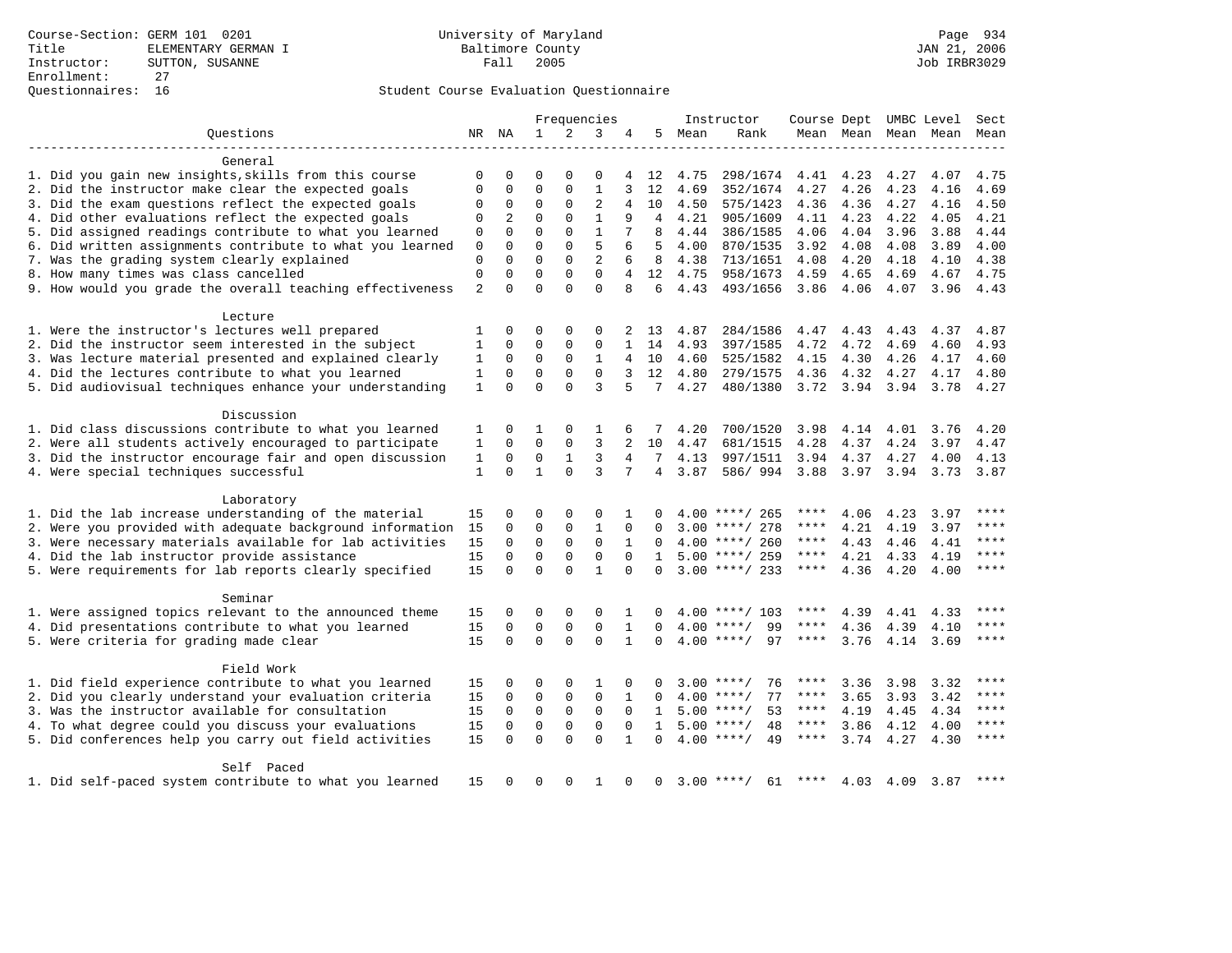| Course-Section: GERM 101 0201 |                     | University of Maryland                  | Page 934     |
|-------------------------------|---------------------|-----------------------------------------|--------------|
| Title                         | ELEMENTARY GERMAN I | Baltimore County                        | JAN 21, 2006 |
| Instructor:                   | SUTTON, SUSANNE     | 2005<br>Fall                            | Job IRBR3029 |
| Enrollment:                   |                     |                                         |              |
| Ouestionnaires: 16            |                     | Student Course Evaluation Ouestionnaire |              |

# University of Maryland **101 of Maryland** Page 934

| Credits Earned |              | Cum. GPA      |    |   | Expected Grades | Reasons                |        | Type                        |    | Majors                            |   |
|----------------|--------------|---------------|----|---|-----------------|------------------------|--------|-----------------------------|----|-----------------------------------|---|
| $00 - 27$      |              | $0.00 - 0.99$ |    | Α | 4               | Required for Majors 11 |        | Graduate                    | 0  | Major                             |   |
| $28 - 55$      | 2            | $1.00 - 1.99$ |    | В | 8               |                        |        |                             |    |                                   |   |
| $56 - 83$      | 4            | $2.00 - 2.99$ |    | C |                 | General                |        | Under-grad                  | 16 | Non-major                         | 6 |
| $84 - 150$     | 2            | $3.00 - 3.49$ | -2 | D | $\Omega$        |                        |        |                             |    |                                   |   |
| Grad.          | $\mathbf{0}$ | $3.50 - 4.00$ |    | F |                 | Electives              |        |                             |    | #### - Means there are not enough |   |
|                |              |               |    | Ρ | $\Omega$        |                        |        | responses to be significant |    |                                   |   |
|                |              |               |    |   | $\Omega$        | Other                  | $\sim$ |                             |    |                                   |   |
|                |              |               |    |   | $\Omega$        |                        |        |                             |    |                                   |   |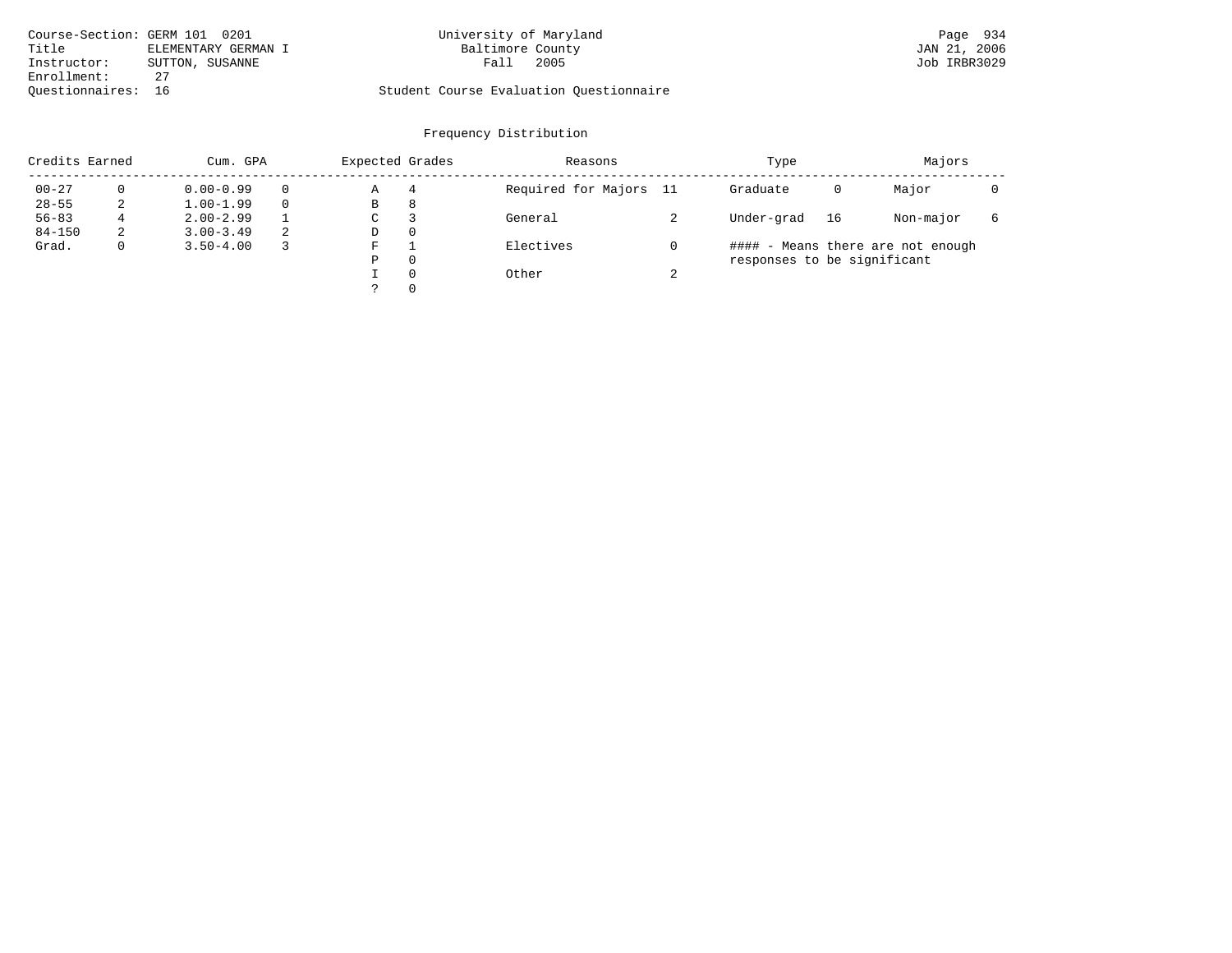|                                                           |             |          |          |          | Frequencies   |     | Instructor |                | Course Dept |           | UMBC Level |      | Sect |
|-----------------------------------------------------------|-------------|----------|----------|----------|---------------|-----|------------|----------------|-------------|-----------|------------|------|------|
| Ouestions                                                 | NR.         | ΝA       |          |          | 3             | 5.  | Mean       | Rank           |             | Mean Mean | Mean       | Mean | Mean |
| General                                                   |             |          |          |          |               |     |            |                |             |           |            |      |      |
| 1. Did you gain new insights, skills from this course     |             | $\Omega$ | 0        |          |               | 6   |            | 4.15 1066/1674 | 4.08        | 4.23      | 4.27       | 4.07 | 4.15 |
| 2. Did the instructor make clear the expected goals       | O           | $\Omega$ | $\Omega$ | $\Omega$ | ς             | 6   | 4.23       | 956/1674       | 4.32        | 4.26      | 4.23       | 4.16 | 4.23 |
| 3. Did the exam questions reflect the expected goals      |             | $\Omega$ | $\Omega$ | $\Omega$ | ς             |     | 4.31       | 803/1423       | 4.45        | 4.36      | 4.27       | 4.16 | 4.31 |
| 4. Did other evaluations reflect the expected goals       | O           | $\Omega$ | $\Omega$ | $\Omega$ |               | 4   |            | 4.08 1048/1609 | 4.14        | 4.23      | 4.22       | 4.05 | 4.08 |
| 5. Did assigned readings contribute to what you learned   | $\mathbf 0$ |          | $\Omega$ |          | ς             | 4   | 3.92       | 893/1585       | 4.01        | 4.04      | 3.96       | 3.88 | 3.92 |
| 6. Did written assignments contribute to what you learned | $\mathbf 0$ | $\Omega$ |          | $\Omega$ |               |     |            | 3.85 1074/1535 | 4.02        | 4.08      | 4.08       | 3.89 | 3.85 |
| 7. Was the grading system clearly explained               | $\mathbf 0$ | $\Omega$ | $\Omega$ |          |               |     | 4.31       | 809/1651       | 4.45        | 4.20      | 4.18       | 4.10 | 4.31 |
| 8. How many times was class cancelled                     | 0           | $\Omega$ | $\Omega$ | $\Omega$ | $\Omega$      |     |            | 4.54 1182/1673 | 4.72        | 4.65      | 4.69       | 4.67 | 4.54 |
| 9. How would you grade the overall teaching effectiveness | $\Omega$    |          | ∩        | ∩        |               |     |            | 3.92 1107/1656 | 3.96        | 4.06      | 4.07       | 3.96 | 3.92 |
| Lecture                                                   |             |          |          |          |               |     |            |                |             |           |            |      |      |
| 1. Were the instructor's lectures well prepared           |             |          |          | $\Omega$ |               |     | 4.50       | 858/1586       | 4.50        | 4.43      | 4.43       | 4.37 | 4.50 |
| 2. Did the instructor seem interested in the subject      |             | $\Omega$ | $\Omega$ | $\Omega$ | $\Omega$      | 10  | 4.83       | 737/1585       | 4.87        | 4.72      | 4.69       | 4.60 | 4.83 |
| 3. Was lecture material presented and explained clearly   | 1           | $\Omega$ | $\Omega$ |          |               | 6   | 4.25       | 935/1582       | 4.28        | 4.30      | 4.26       | 4.17 | 4.25 |
| 4. Did the lectures contribute to what you learned        |             | $\Omega$ |          | $\Omega$ |               | 6   |            | 4.17 1040/1575 | 4.13        | 4.32      | 4.27       | 4.17 | 4.17 |
| 5. Did audiovisual techniques enhance your understanding  |             |          |          |          |               |     | 3.73       | 923/1380       | 3.80        | 3.94      | 3.94       | 3.78 | 3.73 |
| Discussion                                                |             |          |          |          |               |     |            |                |             |           |            |      |      |
| 1. Did class discussions contribute to what you learned   | $\Omega$    | $\Omega$ | 3        |          |               |     | 3.54       | 1157/1520      | 3.71        | 4.14      | 4.01       | 3.76 | 3.54 |
| 2. Were all students actively encouraged to participate   |             |          | $\Omega$ | $\Omega$ | ς             | 1 O | 4.54       | 603/1515       | 4.44        | 4.37      | 4.24       | 3.97 | 4.54 |
| 3. Did the instructor encourage fair and open discussion  |             |          | 0        |          | $\mathcal{D}$ |     | 4.38       | 769/1511       | 4.32        | 4.37      | 4.27       | 4.00 | 4.38 |
| 4. Were special techniques successful                     | $\Omega$    |          |          |          |               |     | 4.08       | 450/994        | 3.92        | 3.97      | 3.94       | 3.73 | 4.08 |

| Credits Earned |   | Cum. GPA      |   |             | Expected Grades | Reasons             |        | Type                        |     | Majors                            |  |
|----------------|---|---------------|---|-------------|-----------------|---------------------|--------|-----------------------------|-----|-----------------------------------|--|
| $00 - 27$      |   | $0.00 - 0.99$ |   | А           | -2              | Required for Majors | 9      | Graduate                    | 0   | Major                             |  |
| $28 - 55$      | 0 | $1.00 - 1.99$ |   | В           | 2               |                     |        |                             |     |                                   |  |
| $56 - 83$      |   | $2.00 - 2.99$ |   | $\sim$<br>◡ | 4               | General             |        | Under-grad                  | -13 | Non-major                         |  |
| $84 - 150$     | 2 | $3.00 - 3.49$ |   | D           | 3               |                     |        |                             |     |                                   |  |
| Grad.          | 0 | $3.50 - 4.00$ | 2 | F           | 0               | Electives           | 0      |                             |     | #### - Means there are not enough |  |
|                |   |               |   | Ρ           |                 |                     |        | responses to be significant |     |                                   |  |
|                |   |               |   |             | $\Omega$        | Other               | $\sim$ |                             |     |                                   |  |
|                |   |               |   |             |                 |                     |        |                             |     |                                   |  |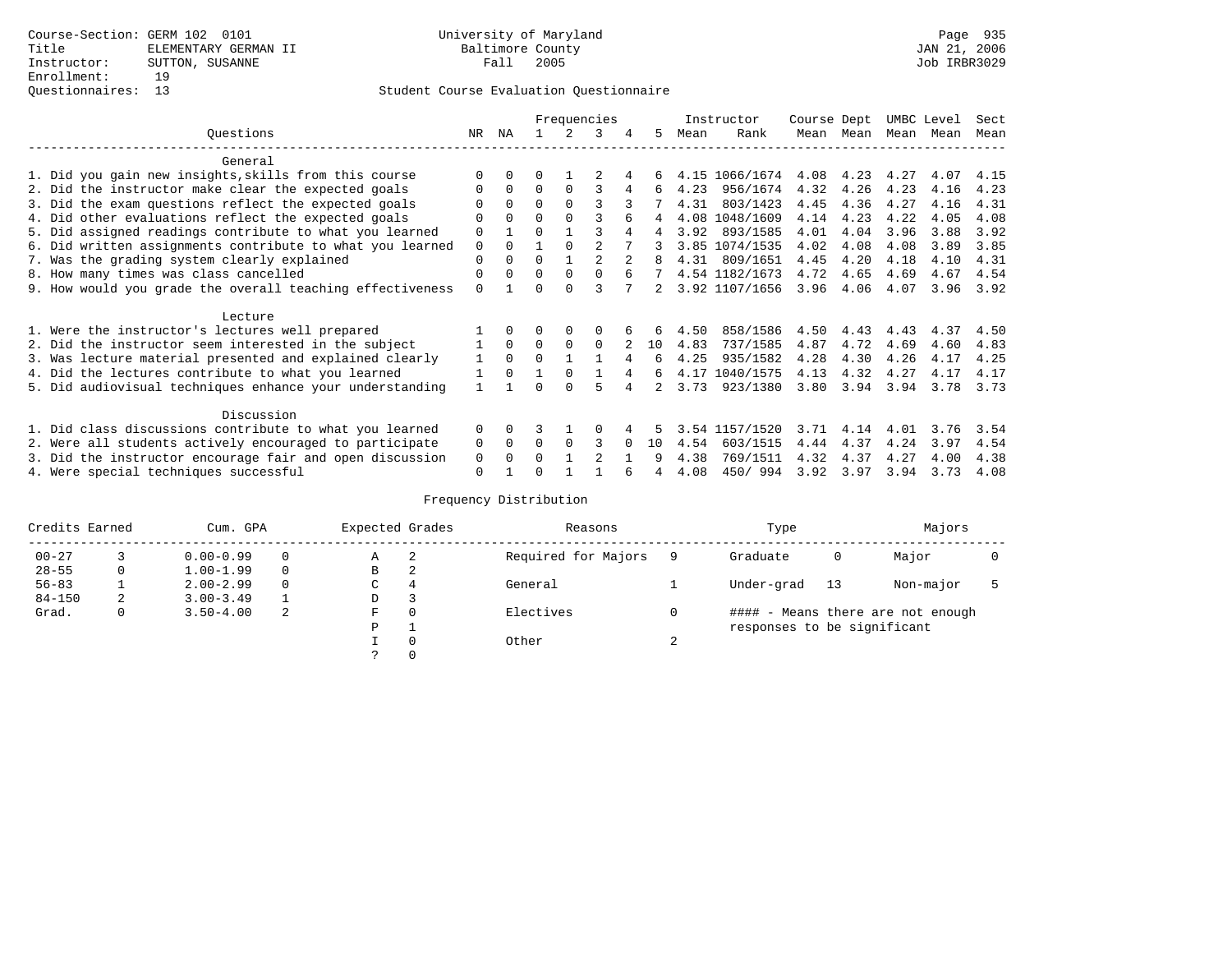|                                                                                                                     |              |                  |                            |                            | Frequencies                   |                |                |      | Instructor                    | Course Dept UMBC Level |                     |              |              | Sect  |
|---------------------------------------------------------------------------------------------------------------------|--------------|------------------|----------------------------|----------------------------|-------------------------------|----------------|----------------|------|-------------------------------|------------------------|---------------------|--------------|--------------|-------|
| Questions                                                                                                           |              | NR NA            | $\mathbf{1}$               | 2                          | 3                             | 4              | 5              | Mean | Rank                          |                        | Mean Mean Mean Mean |              |              | Mean  |
|                                                                                                                     |              |                  |                            |                            |                               |                |                |      |                               |                        |                     |              |              |       |
| General                                                                                                             |              |                  |                            |                            |                               |                |                |      |                               |                        |                     |              |              |       |
| 1. Did you gain new insights, skills from this course                                                               | $\Omega$     | 0                | $\Omega$                   | 1                          | $\overline{2}$                | 3              | 4              |      | 4.00 1196/1674                | 4.08                   | 4.23                | 4.27         | 4.07         | 4.00  |
| 2. Did the instructor make clear the expected goals                                                                 | $\Omega$     | 0                | $\Omega$                   | 0                          | $1\,$                         | 4              | 5              | 4.40 | 737/1674                      | 4.32                   | 4.26                | 4.23         | 4.16         | 4.40  |
| 3. Did the exam questions reflect the expected goals                                                                | 0            | $\mathbf 0$      | $\Omega$                   | 0                          | $\overline{2}$                | $\mathbf 0$    | 8              | 4.60 | 459/1423                      | 4.45                   | 4.36                | 4.27         | 4.16         | 4.60  |
| 4. Did other evaluations reflect the expected goals                                                                 | 0            | 0                | $\mathbf{0}$               | $\mathbf{1}$               | $\mathbf{1}$                  | 3              | 5              | 4.20 | 930/1609                      | 4.14                   | 4.23                | 4.22         | 4.05         | 4.20  |
| 5. Did assigned readings contribute to what you learned                                                             | 0            | $\mathbf{1}$     | $\mathbf{1}$               | $\mathbf 0$                | $\mathbf{1}$                  | $\overline{2}$ | 5              | 4.11 | 692/1585                      | 4.01                   | 4.04                | 3.96         | 3.88         | 4.11  |
| 6. Did written assignments contribute to what you learned                                                           | $\mathbb O$  | $\Omega$         | $\Omega$                   | $\mathbf{1}$               | $\mathbf{1}$                  | 3              | 5              | 4.20 | 737/1535                      | 4.02                   | 4.08                | 4.08         | 3.89         | 4.20  |
| 7. Was the grading system clearly explained                                                                         | $\mathbf 0$  | 0                | $\Omega$                   | $\mathbf{1}$               | $\mathbf 0$                   | $\mathbf{1}$   | 8              | 4.60 | 393/1651                      | 4.45                   | 4.20                | 4.18         | 4.10         | 4.60  |
| 8. How many times was class cancelled                                                                               | $\mathbf 0$  | 0                | $\mathbf{0}$               | $\mathbf 0$                | $\mathbf 0$<br>$\overline{a}$ | $\mathbf{1}$   | 9              | 4.90 | 706/1673                      | 4.72                   | 4.65                | 4.69         | 4.67         | 4.90  |
| 9. How would you grade the overall teaching effectiveness                                                           | 5            | $\Omega$         | $\Omega$                   | $\Omega$                   |                               | $\mathbf{1}$   | $\overline{2}$ | 4.00 | 955/1656                      | 3.96                   | 4.06                | 4.07         | 3.96         | 4.00  |
| Lecture                                                                                                             |              |                  |                            |                            |                               |                |                |      |                               |                        |                     |              |              |       |
| 1. Were the instructor's lectures well prepared                                                                     | $\mathsf 0$  | 0                | $\Omega$                   | 1                          | $\mathbf 0$                   | 2              | 7              | 4.50 | 858/1586                      | 4.50                   | 4.43                | 4.43         | 4.37         | 4.50  |
| 2. Did the instructor seem interested in the subject                                                                | 0            | $\mathbf 0$      | $\mathbf{0}$               | $\mathbf 0$                | $\mathbf 0$                   | $\mathbf{1}$   | 9              | 4.90 | 567/1585                      | 4.87                   | 4.72                | 4.69         | 4.60         | 4.90  |
| 3. Was lecture material presented and explained clearly                                                             | 0            | 0                | $\mathbf 0$                | 1                          | $\mathbf{1}$                  | 2              | 6              | 4.30 | 882/1582                      | 4.28                   | 4.30                | 4.26         | 4.17         | 4.30  |
| 4. Did the lectures contribute to what you learned                                                                  | 0            | 0                | $\Omega$                   | $\mathbf{1}$               | $\mathbf{1}$                  | 4              | $\overline{4}$ |      | 4.10 1100/1575                | 4.13                   | 4.32                | 4.27         | 4.17         | 4.10  |
| 5. Did audiovisual techniques enhance your understanding                                                            | $\mathbf 1$  | $\mathbf{1}$     | $\Omega$                   | $\mathbf{1}$               | $\overline{a}$                | $\overline{a}$ | 3              | 3.88 | 817/1380                      | 3.80                   | 3.94                | 3.94         | 3.78         | 3.88  |
|                                                                                                                     |              |                  |                            |                            |                               |                |                |      |                               |                        |                     |              |              |       |
| Discussion                                                                                                          |              |                  |                            |                            |                               |                |                |      |                               |                        |                     |              |              |       |
| 1. Did class discussions contribute to what you learned                                                             | 1            | 0                | 1                          | 0                          | 2                             | 2              | 4              | 3.89 | 936/1520                      | 3.71                   | 4.14                | 4.01         | 3.76         | 3.89  |
| 2. Were all students actively encouraged to participate                                                             | $\mathbf{1}$ | 0                | $\Omega$                   | $\mathbf 0$                | 3                             | $\Omega$       | 6              | 4.33 | 827/1515                      | 4.44                   | 4.37                | 4.24         | 3.97         | 4.33  |
| 3. Did the instructor encourage fair and open discussion                                                            | 2            | $\mathbf 0$      | $\mathbf 0$                | $\mathbf 0$                | 3                             | $\Omega$       | 5              | 4.25 | 896/1511                      | 4.32                   | 4.37                | 4.27         | 4.00         | 4.25  |
| 4. Were special techniques successful                                                                               | $\mathbf{1}$ | $\mathbf{1}$     | $\overline{a}$             | $\Omega$                   | $\Omega$                      | $\overline{2}$ | $\overline{4}$ | 3.75 | 638/994                       | 3.92                   | 3.97                | 3.94         | 3.73         | 3.75  |
|                                                                                                                     |              |                  |                            |                            |                               |                |                |      |                               |                        |                     |              |              |       |
| Laboratory                                                                                                          |              |                  |                            |                            |                               |                |                |      |                               |                        |                     |              |              |       |
| 1. Did the lab increase understanding of the material                                                               | 9            | 0                | $\mathbf 0$                | 0                          | $\mathbf 0$                   | $\mathbf 0$    | 1              |      | $5.00$ ****/ 265              | ****                   | 4.06                | 4.23         | 3.97         |       |
| 2. Were you provided with adequate background information                                                           | 9            | 0                | $\mathbf{0}$               | 0                          | $\mathbf 0$                   | $\Omega$       | 1              |      | $5.00$ ****/ 278              | ****                   | 4.21                | 4.19         | 3.97         | ****  |
| 3. Were necessary materials available for lab activities                                                            | 9            | $\mathbf 0$      | $\mathbf 0$                | $\mathsf 0$                | $\mathsf 0$                   | $\Omega$       | $\mathbf{1}$   |      | $5.00$ ****/ 260              | ****                   | 4.43                | 4.46         | 4.41         | ****  |
| 4. Did the lab instructor provide assistance                                                                        | 9            | $\mathbf 0$      | $\Omega$                   | 0                          | $\mathbf 0$                   | $\mathbf 0$    | $\mathbf{1}$   |      | $5.00$ ****/ 259              | $***$ * * *            | 4.21                | 4.33         | 4.19         | $***$ |
| 5. Were requirements for lab reports clearly specified                                                              | 9            | 0                | $\mathbf 0$                | $\Omega$                   | $\mathbf 0$                   | $\Omega$       | $\mathbf{1}$   |      | $5.00$ ****/ 233              | ****                   | 4.36                | 4.20         | 4.00         | ****  |
|                                                                                                                     |              |                  |                            |                            |                               |                |                |      |                               |                        |                     |              |              |       |
| Seminar                                                                                                             |              |                  |                            |                            |                               | $\Omega$       | O              |      |                               | ****                   |                     |              |              | $***$ |
| 1. Were assigned topics relevant to the announced theme<br>2. Was the instructor available for individual attention | 9<br>9       | 0<br>$\mathbf 0$ | $\mathbf 0$<br>$\mathbf 0$ | $\mathsf 0$<br>$\mathbf 0$ | 1<br>$\mathbf{1}$             | $\mathbf 0$    | 0              | 3.00 | $3.00$ ****/ 103<br>****/ 101 | ****                   | 4.39<br>4.33        | 4.41         | 4.33<br>4.18 | ****  |
| 3. Did research projects contribute to what you learned                                                             | 9            | $\mathbf 0$      | $\mathbf{0}$               | $\mathbf 0$                | $1\,$                         | $\mathbf 0$    | $\Omega$       |      | $3.00$ ****/<br>95            | $***$ * * *            | 4.15                | 4.48<br>4.31 | 3.99         | ****  |
| 4. Did presentations contribute to what you learned                                                                 | 9            | $\mathbf 0$      | $\mathbf 0$                | $\mathbf 0$                | $\mathbf{1}$                  | $\Omega$       | $\Omega$       | 3.00 | $***$ /<br>99                 | $***$ * * *            | 4.36                | 4.39         | 4.10         | $***$ |
| 5. Were criteria for grading made clear                                                                             | 9            | $\Omega$         | $\Omega$                   | $\Omega$                   | $\Omega$                      | $\mathbf{1}$   | $\Omega$       |      | $4.00$ ****/<br>97            | ****                   | 3.76                | 4.14         | 3.69         | ****  |
|                                                                                                                     |              |                  |                            |                            |                               |                |                |      |                               |                        |                     |              |              |       |
| Field Work                                                                                                          |              |                  |                            |                            |                               |                |                |      |                               |                        |                     |              |              |       |
| 1. Did field experience contribute to what you learned                                                              | 9            | 0                | 0                          | 0                          | $\mathbf 0$                   | 1              | 0              |      | $4.00$ ****/<br>76            | ****                   | 3.36                | 3.98         | 3.32         | ****  |
| 2. Did you clearly understand your evaluation criteria                                                              | 9            | $\mathbf 0$      | $\mathbf 0$                | $\mathbf 0$                | $\mathbf 0$                   | $\mathbf{1}$   | $\Omega$       | 4.00 | 77<br>$***$ /                 | ****                   | 3.65                | 3.93         | 3.42         | ****  |
| 3. Was the instructor available for consultation                                                                    | 9            | $\mathbf 0$      | $\mathbf 0$                | $\mathbf 0$                | $\mathbf 0$                   | $\mathbf{1}$   | $\Omega$       | 4.00 | $***/$<br>53                  | ****                   | 4.19                | 4.45         | 4.34         | ****  |
| 4. To what degree could you discuss your evaluations                                                                | 9            | 0                | $\mathsf 0$                | 0                          | $\mathsf 0$                   | $\mathbf{1}$   | $\Omega$       |      | $4.00$ ****/<br>48            | ****                   | 3.86                | 4.12         | 4.00         | $***$ |
| 5. Did conferences help you carry out field activities                                                              | 9            | 0                | $\mathbf 0$                | $\Omega$                   | $\Omega$                      | $\mathbf{1}$   | $\Omega$       | 4.00 | $***$ /<br>49                 | $***$ * *              | 3.74                | 4.27         | 4.30         | $***$ |
|                                                                                                                     |              |                  |                            |                            |                               |                |                |      |                               |                        |                     |              |              |       |
| Self Paced                                                                                                          |              |                  |                            |                            |                               |                |                |      |                               |                        |                     |              |              |       |
| 1. Did self-paced system contribute to what you learned                                                             | 9            | 0                | 0                          | 0                          | $\mathbf 0$                   | 1              | 0              |      | $4.00$ ****/<br>61            | ****                   | 4.03                | 4.09         | 3.87         | ****  |
| 2. Did study questions make clear the expected goal                                                                 | 9            | $\Omega$         | $\Omega$                   | $\Omega$                   | $1\,$                         | $\Omega$       | $\Omega$       |      | 52<br>$3.00$ ****/            | ****                   | 4.21                | 4.26         | 3.91         | ****  |
| 3. Were your contacts with the instructor helpful                                                                   | 9            | $\mathbf 0$      | $\mathbf 0$                | $\mathsf 0$                | $\mathbf{1}$                  | $\mathbf 0$    | 0              | 3.00 | 50<br>$***/$                  | ****                   | 4.23                | 4.44         | 4.39         | ****  |
| 4. Was the feedback/tutoring by proctors helpful                                                                    | 9            | 0                | $\mathsf 0$                | $\mathbf 0$                | $\mathbf{1}$                  | $\Omega$       | $\Omega$       | 3.00 | $***/$<br>35                  | ****                   | 4.22                | 4.36         | 3.92         | ****  |
| 5. Were there enough proctors for all the students                                                                  | 9            | $\Omega$         | $\Omega$                   | $\Omega$                   | $\mathbf{1}$                  | $\Omega$       | $\Omega$       |      | $3.00$ ****/<br>31            | $***$ * * *            | 4.25                | 4.34         | 3.88         | ****  |
|                                                                                                                     |              |                  |                            |                            |                               |                |                |      |                               |                        |                     |              |              |       |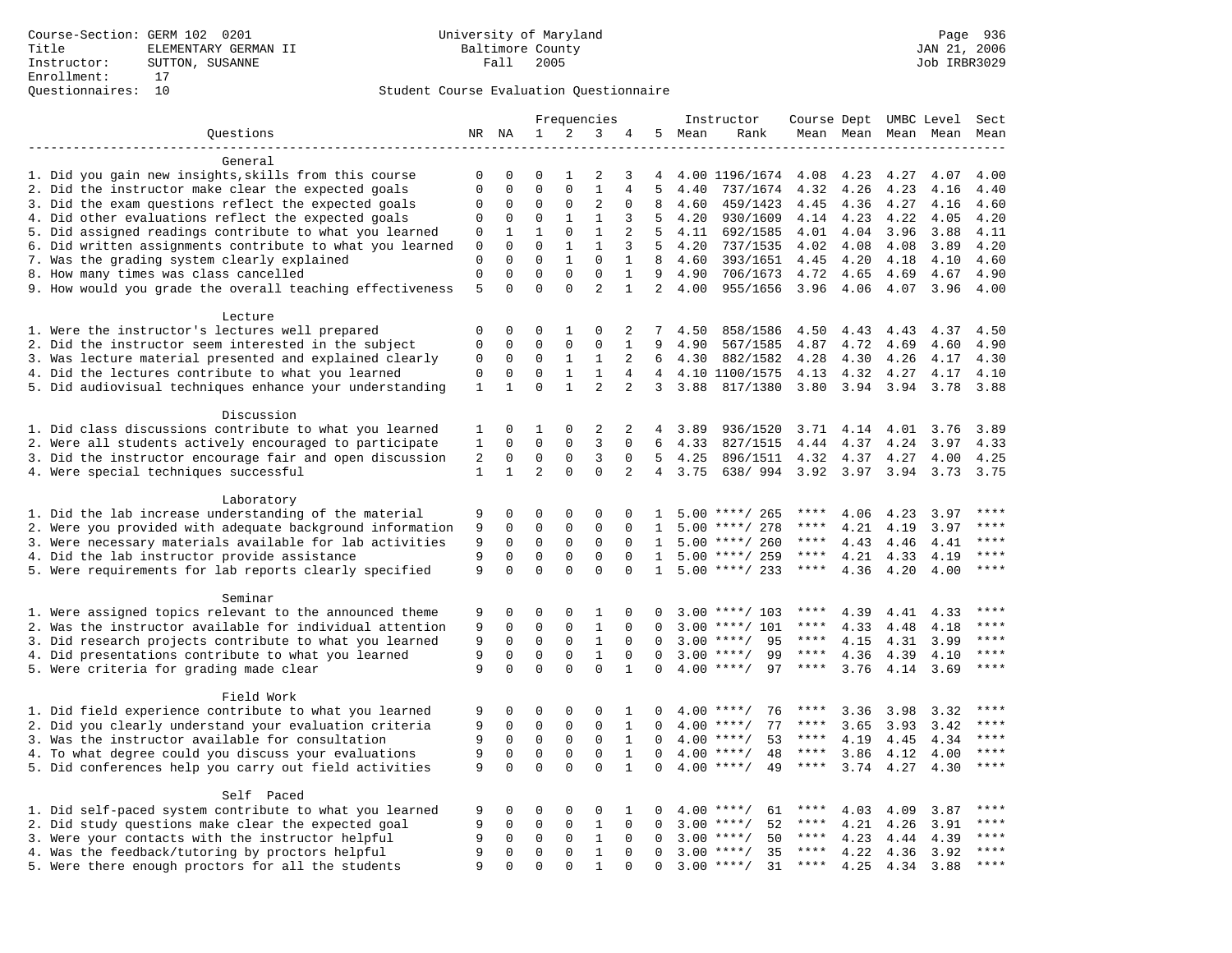| Course-Section: GERM 102 0201 |                      | University of Maryland                  | Page 936     |
|-------------------------------|----------------------|-----------------------------------------|--------------|
| Title                         | ELEMENTARY GERMAN II | Baltimore County                        | JAN 21, 2006 |
| Instructor:                   | SUTTON, SUSANNE      | 2005<br>Fall                            | Job IRBR3029 |
| Enrollment:                   |                      |                                         |              |
| Ouestionnaires: 10            |                      | Student Course Evaluation Questionnaire |              |

# University of Maryland **102 0201 0201 University of Maryland**

| Credits Earned |   | Cum. GPA      |          |   | Expected Grades | Reasons             |   | Type                        |    | Majors                            |  |
|----------------|---|---------------|----------|---|-----------------|---------------------|---|-----------------------------|----|-----------------------------------|--|
| $00 - 27$      |   | $0.00 - 0.99$ |          | Α |                 | Required for Majors | 6 | Graduate                    | 0  | Major                             |  |
| $28 - 55$      |   | $1.00 - 1.99$ |          | В | 4               |                     |   |                             |    |                                   |  |
| $56 - 83$      | 2 | $2.00 - 2.99$ | $\Omega$ | C | 2               | General             |   | Under-grad                  | 10 | Non-major                         |  |
| $84 - 150$     |   | $3.00 - 3.49$ | -2.      | D | $\Omega$        |                     |   |                             |    |                                   |  |
| Grad.          | 0 | $3.50 - 4.00$ |          | F | $\Omega$        | Electives           |   |                             |    | #### - Means there are not enough |  |
|                |   |               |          | P |                 |                     |   | responses to be significant |    |                                   |  |
|                |   |               |          |   | $\Omega$        | Other               |   |                             |    |                                   |  |
|                |   |               |          |   |                 |                     |   |                             |    |                                   |  |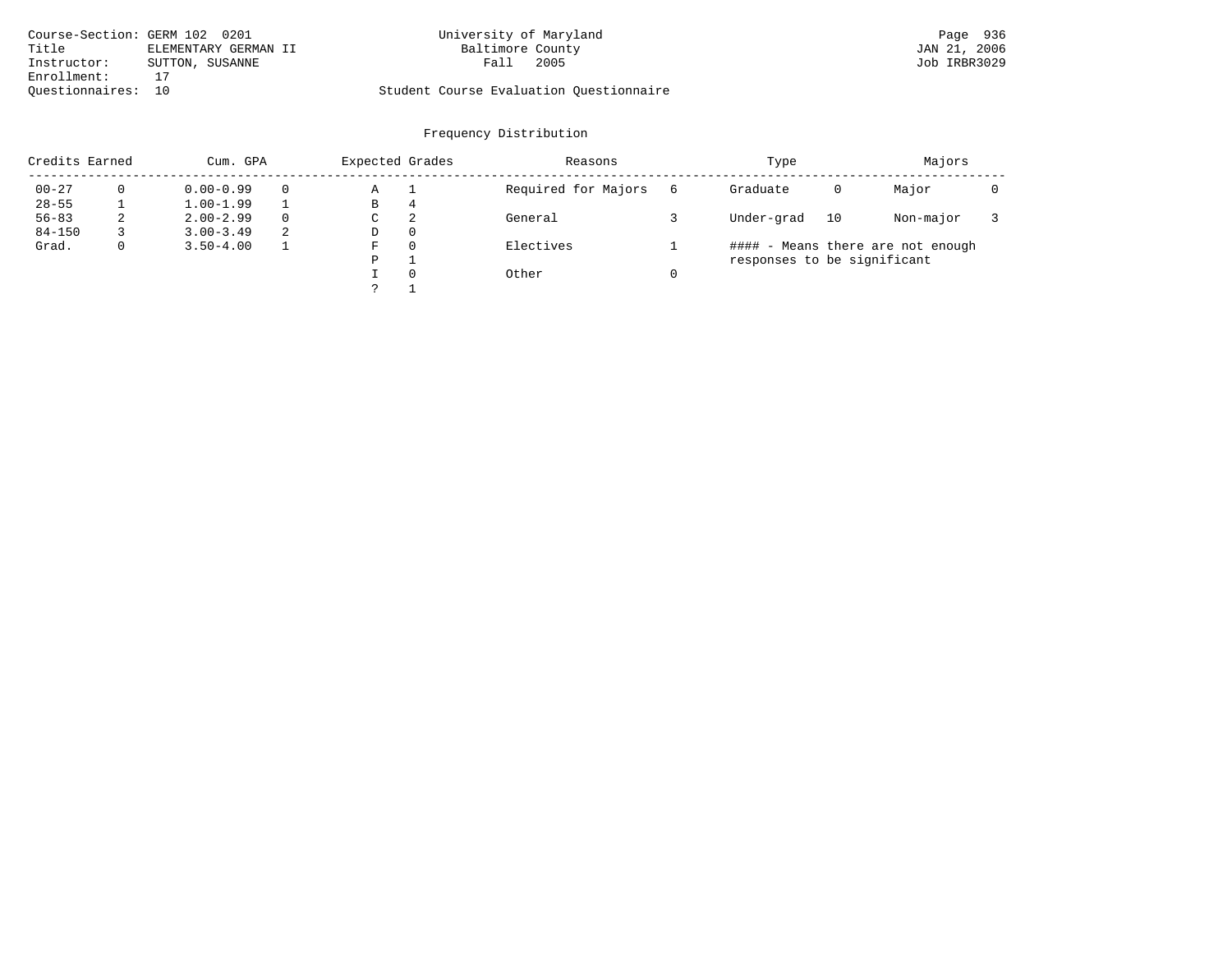|                                                           |                |                |              |                | Frequencies    |          |                |      | Instructor       | Course Dept |      |                     | UMBC Level | Sect        |
|-----------------------------------------------------------|----------------|----------------|--------------|----------------|----------------|----------|----------------|------|------------------|-------------|------|---------------------|------------|-------------|
| Ouestions                                                 | NR             | ΝA             | $\mathbf{1}$ | 2              | 3              |          | 5              | Mean | Rank             |             |      | Mean Mean Mean Mean |            | Mean        |
| General                                                   |                |                |              |                |                |          |                |      |                  |             |      |                     |            |             |
| 1. Did you gain new insights, skills from this course     | $\Omega$       | O              | O            |                |                |          |                |      | 3.92 1296/1674   | 4.27        | 4.23 | 4.27                | 4.32       | 3.92        |
| 2. Did the instructor make clear the expected goals       | 0              | $\Omega$       | 1            | 1              | 3              | 3        |                | 3.77 | 1364/1674        | 4.20        | 4.26 | 4.23                | 4.26       | 3.77        |
| 3. Did the exam questions reflect the expected goals      | $\Omega$       | $\Omega$       | $\Omega$     | $\Omega$       | $\mathbf{1}$   |          |                | 4.62 | 445/1423         | 4.61        | 4.36 | 4.27                | 4.36       | 4.62        |
| 4. Did other evaluations reflect the expected goals       | $\Omega$       | $\mathfrak{D}$ | $\Omega$     | $\Omega$       | ς              |          |                | 4.27 | 825/1609         | 4.36        | 4.23 | 4.22                | 4.23       | 4.27        |
| 5. Did assigned readings contribute to what you learned   | 0              | 3              | $\Omega$     | $\Omega$       | $\mathbf{1}$   | 3        | 6              | 4.50 | 326/1585         | 4.44        | 4.04 | 3.96                | 3.91       | 4.50        |
| 6. Did written assignments contribute to what you learned | 0              | $\mathbf{1}$   | $\Omega$     | $\Omega$       | $\overline{4}$ |          | 7              | 4.25 | 667/1535         | 4.06        | 4.08 | 4.08                | 4.03       | 4.25        |
| 7. Was the grading system clearly explained               | $\mathbf 0$    | $\Omega$       | $\Omega$     | $\Omega$       | $\overline{a}$ | 4        |                | 4.38 | 700/1651         | 4.47        | 4.20 | 4.18                | 4.20       | 4.38        |
| 8. How many times was class cancelled                     | $\mathbf 0$    | $\Omega$       | $\Omega$     | $\Omega$       | $\overline{2}$ | 9        | $2^{1}$        |      | 4.00 1566/1673   | 4.47        | 4.65 | 4.69                | 4.67       | 4.00        |
| 9. How would you grade the overall teaching effectiveness | $\overline{4}$ | $\Omega$       | $\Omega$     | $\mathbf{1}$   | $\overline{a}$ | 4        | $\overline{a}$ |      | 3.78 1222/1656   | 4.03        | 4.06 | 4.07                | 4.10       | 3.78        |
| Lecture                                                   |                |                |              |                |                |          |                |      |                  |             |      |                     |            |             |
| 1. Were the instructor's lectures well prepared           | 0              | $\Omega$       | O            |                |                |          |                |      | 4.00 1300/1586   | 4.32        | 4.43 | 4.43                | 4.48       | 4.00        |
| 2. Did the instructor seem interested in the subject      | 0              | $\Omega$       | $\Omega$     | $\mathbf 0$    | $\mathbf{1}$   |          |                |      | 4.46 1258/1585   | 4.62        | 4.72 | 4.69                | 4.76       | 4.46        |
| 3. Was lecture material presented and explained clearly   | $\Omega$       | $\Omega$       | $\Omega$     | $\Omega$       | 3              | 4        |                | 4.23 | 956/1582         | 4.44        | 4.30 | 4.26                | 4.35       | 4.23        |
| 4. Did the lectures contribute to what you learned        | $\mathbf 0$    | $\Omega$       | $\Omega$     | $\overline{2}$ | $\mathbf{1}$   | 4        |                |      | 4.08 1111/1575   | 4.35        | 4.32 | 4.27                | 4.39       | 4.08        |
| 5. Did audiovisual techniques enhance your understanding  | $\Omega$       |                | $\Omega$     | $\cap$         | $\mathbf{1}$   | 3        |                | 4.44 | 348/1380         | 4.22        | 3.94 | 3.94                | 4.03       | 4.44        |
| Discussion                                                |                |                |              |                |                |          |                |      |                  |             |      |                     |            |             |
| 1. Did class discussions contribute to what you learned   | 2              | 0              |              |                |                |          |                | 3.91 | 924/1520         | 3.83        | 4.14 | 4.01                | 4.03       | 3.91        |
| 2. Were all students actively encouraged to participate   | 2              | $\Omega$       | $\Omega$     | $\Omega$       | $\mathbf{1}$   | 3        | 7              | 4.55 | 594/1515         | 4.40        | 4.37 | 4.24                | 4.28       | 4.55        |
| 3. Did the instructor encourage fair and open discussion  | 3              | $\mathbf 0$    | $\mathbf 0$  | $\mathbf 0$    | $\overline{2}$ |          | 5              | 4.30 | 845/1511         | 4.15        | 4.37 | 4.27                | 4.28       | 4.30        |
| 4. Were special techniques successful                     | 3              | $\mathfrak{D}$ | 1            | $\Omega$       | $\Omega$       | 3        | 4              | 4.13 | 432/994          | 3.92 3.97   |      | 3.94                | 3.98       | 4.13        |
| Laboratory                                                |                |                |              |                |                |          |                |      |                  |             |      |                     |            |             |
| 1. Did the lab increase understanding of the material     | 12             | $\Omega$       | $\Omega$     | $\Omega$       | 0              |          |                |      | $5.00$ ****/ 265 | ****        | 4.06 | 4.23                | 4.34       | $***$ * * * |
| 2. Were you provided with adequate background information | 12             | $\Omega$       | $\Omega$     | $\mathbf 0$    | $\Omega$       | $\Omega$ | 1              |      | $5.00$ ****/ 278 | ****        | 4.21 | 4.19                | 4.36       | $***$ * * * |
| 3. Were necessary materials available for lab activities  | 12             | $\Omega$       | $\Omega$     | $\Omega$       | $\Omega$       | $\Omega$ |                |      | $5.00$ ****/ 260 | ****        | 4.43 | 4.46                | 4.51       | ****        |
| 4. Did the lab instructor provide assistance              | 12             | $\Omega$       | $\Omega$     | $\Omega$       | $\Omega$       | $\cap$   |                |      | $5.00$ ****/ 259 | $***$ * *   | 4.21 | 4.33                | 4.42       | ****        |
| 5. Were requirements for lab reports clearly specified    | 12             | $\Omega$       | $\Omega$     | $\cap$         | $\cap$         |          |                |      | $5.00$ ****/ 233 | ****        | 4.36 | 4.20                | 4.48       | ****        |

| Credits Earned |   | Cum. GPA      |          | Expected Grades | Reasons | Type                |                             | Majors |                                   |  |
|----------------|---|---------------|----------|-----------------|---------|---------------------|-----------------------------|--------|-----------------------------------|--|
| $00 - 27$      |   | $0.00 - 0.99$ | $\Omega$ | A               | 10      | Required for Majors | Graduate                    | 0      | Major                             |  |
| $28 - 55$      |   | $1.00 - 1.99$ | $\Omega$ | В               |         |                     |                             |        |                                   |  |
| $56 - 83$      |   | $2.00 - 2.99$ | $\Omega$ | C               |         | General             | Under-grad                  | 13     | Non-major                         |  |
| $84 - 150$     | 2 | $3.00 - 3.49$ | 2        | D               |         |                     |                             |        |                                   |  |
| Grad.          | 0 | $3.50 - 4.00$ | 5        | F               |         | Electives           |                             |        | #### - Means there are not enough |  |
|                |   |               |          | P               |         |                     | responses to be significant |        |                                   |  |
|                |   |               |          |                 |         | Other               |                             |        |                                   |  |
|                |   |               |          |                 |         |                     |                             |        |                                   |  |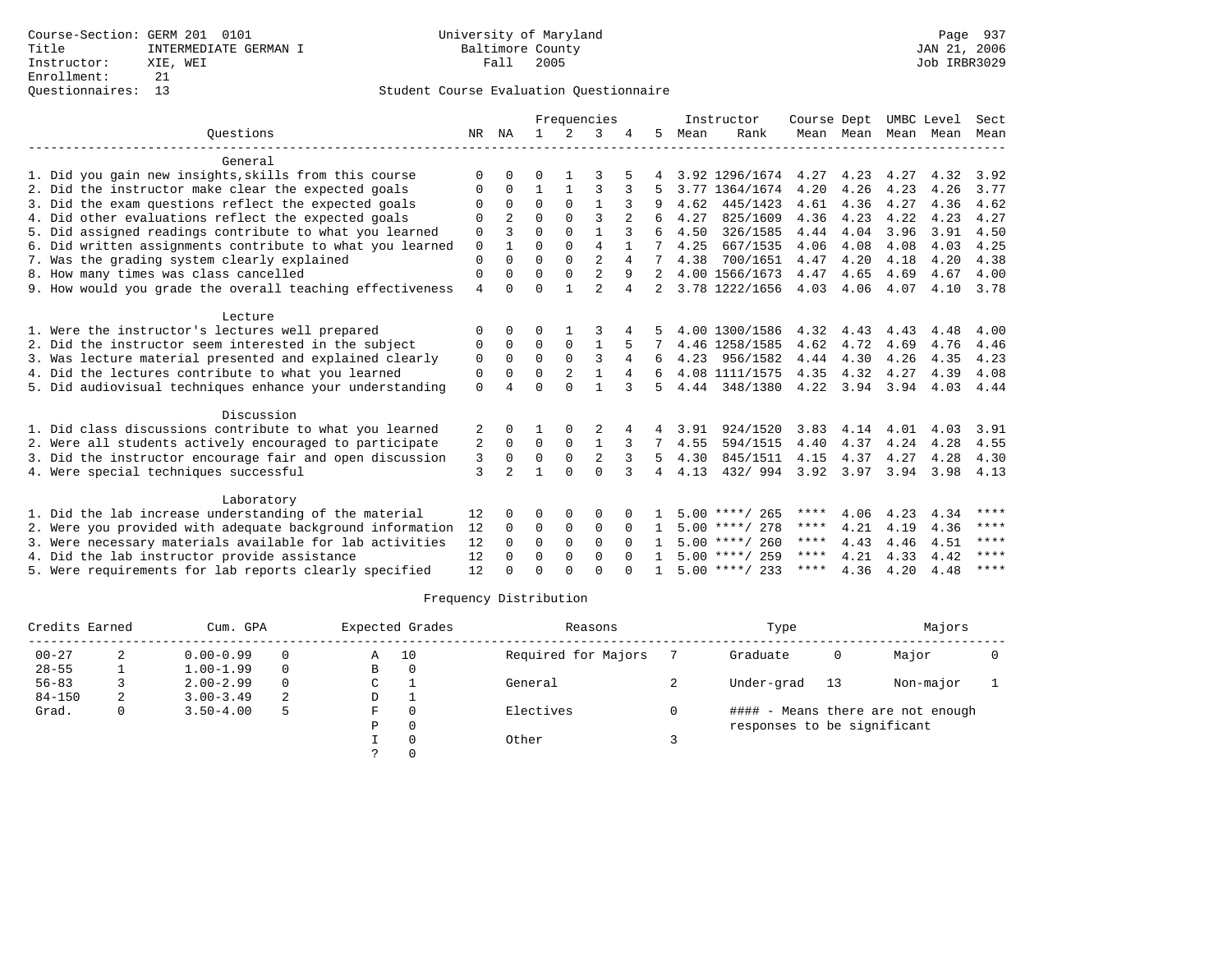|                                                           |                |          |          |             | Frequencies    |          |    |      | Instructor | Course Dept |      | UMBC Level |      | Sect |
|-----------------------------------------------------------|----------------|----------|----------|-------------|----------------|----------|----|------|------------|-------------|------|------------|------|------|
| Questions                                                 | NR.            | ΝA       |          |             | 3              | 4        | 5. | Mean | Rank       | Mean        | Mean | Mean       | Mean | Mean |
| General                                                   |                |          |          |             |                |          |    |      |            |             |      |            |      |      |
| 1. Did you gain new insights, skills from this course     |                |          | U        | $\Omega$    |                |          |    | 4.63 | 458/1674   | 4.27        | 4.23 | 4.27       | 4.32 | 4.63 |
| 2. Did the instructor make clear the expected goals       |                | $\Omega$ | $\Omega$ | $\Omega$    |                |          | 11 | 4.63 | 433/1674   | 4.20        | 4.26 | 4.23       | 4.26 | 4.63 |
| 3. Did the exam questions reflect the expected goals      |                | $\Omega$ | O        | $\Omega$    | $\mathfrak{D}$ |          | 11 | 4.60 | 459/1423   | 4.61        | 4.36 | 4.27       | 4.36 | 4.60 |
| 4. Did other evaluations reflect the expected goals       |                | $\Omega$ | O        | $\Omega$    |                |          | q  | 4.44 | 598/1609   | 4.36        | 4.23 | 4.22       | 4.23 | 4.44 |
| 5. Did assigned readings contribute to what you learned   | $\overline{2}$ |          |          |             |                |          |    | 4.38 | 442/1585   | 4.44        | 4.04 | 3.96       | 3.91 | 4.38 |
| 6. Did written assignments contribute to what you learned | 2              | $\Omega$ |          |             |                |          |    | 3.88 | 1048/1535  | 4.06        | 4.08 | 4.08       | 4.03 | 3.88 |
| 7. Was the grading system clearly explained               | 2              | $\Omega$ |          | $\Omega$    |                |          | 11 | 4.56 | 445/1651   | 4.47        | 4.20 | 4.18       | 4.20 | 4.56 |
| 8. How many times was class cancelled                     | 2              | $\Omega$ | 0        | $\Omega$    | 0              |          | 15 | 4.94 | 494/1673   | 4.47        | 4.65 | 4.69       | 4.67 | 4.94 |
| 9. How would you grade the overall teaching effectiveness | 4              |          |          | U           | $\mathfrak{D}$ |          | ี  | 4.29 | 680/1656   | 4.03        | 4.06 | 4.07       | 4.10 | 4.29 |
| Lecture                                                   |                |          |          |             |                |          |    |      |            |             |      |            |      |      |
| 1. Were the instructor's lectures well prepared           |                |          |          | $\Omega$    |                |          |    | 4.64 | 693/1586   | 4.32        | 4.43 | 4.43       | 4.48 | 4.64 |
| 2. Did the instructor seem interested in the subject      | 4              | $\Omega$ | $\Omega$ | $\Omega$    | $\Omega$       |          | 11 | 4.79 | 853/1585   | 4.62        | 4.72 | 4.69       | 4.76 | 4.79 |
| 3. Was lecture material presented and explained clearly   | 4              | $\Omega$ | O        | $\Omega$    | $\Omega$       | 5        | 9  | 4.64 | 467/1582   | 4.44        | 4.30 | 4.26       | 4.35 | 4.64 |
| 4. Did the lectures contribute to what you learned        | 5              | 0        | O        | $\mathbf 0$ | $\Omega$       |          | 8  | 4.62 | 565/1575   | 4.35        | 4.32 | 4.27       | 4.39 | 4.62 |
| 5. Did audiovisual techniques enhance your understanding  | 4              |          |          |             |                |          |    | 4.00 | 666/1380   | 4.22        | 3.94 | 3.94       | 4.03 | 4.00 |
| Discussion                                                |                |          |          |             |                |          |    |      |            |             |      |            |      |      |
| 1. Did class discussions contribute to what you learned   | 10             | $\Omega$ |          | $\Omega$    |                |          |    | 3.75 | 1027/1520  | 3.83        | 4.14 | 4.01       | 4.03 | 3.75 |
| 2. Were all students actively encouraged to participate   | 10             | $\Omega$ |          | $\Omega$    |                | $\Omega$ | 6  | 4.25 | 898/1515   | 4.40        | 4.37 | 4.24       | 4.28 | 4.25 |
| 3. Did the instructor encourage fair and open discussion  | 10             |          |          | $\Omega$    |                |          |    | 4.00 | 1050/1511  | 4.15        | 4.37 | 4.27       | 4.28 | 4.00 |
| 4. Were special techniques successful                     | 10             |          |          |             |                |          |    | 3.71 | 657/994    | 3.92        | 3.97 | 3.94       | 3.98 | 3.71 |

| Credits Earned |   | Cum. GPA      |    | Expected Grades |   | Reasons             | Type                        |    | Majors                            |  |
|----------------|---|---------------|----|-----------------|---|---------------------|-----------------------------|----|-----------------------------------|--|
| $00 - 27$      |   | $0.00 - 0.99$ |    | Α               | 6 | Required for Majors | Graduate                    | 0  | Major                             |  |
| $28 - 55$      | 2 | $1.00 - 1.99$ |    | В               |   |                     |                             |    |                                   |  |
| $56 - 83$      | 2 | $2.00 - 2.99$ | 2  | $\sim$<br>◡     |   | General             | Under-grad                  | 18 | Non-major                         |  |
| $84 - 150$     | 4 | $3.00 - 3.49$ | -5 | D               | 0 |                     |                             |    |                                   |  |
| Grad.          | 0 | $3.50 - 4.00$ |    | F               | 0 | Electives           |                             |    | #### - Means there are not enough |  |
|                |   |               |    | Ρ               | 0 |                     | responses to be significant |    |                                   |  |
|                |   |               |    |                 | 0 | Other               |                             |    |                                   |  |
|                |   |               |    | $\mathcal{L}$   |   |                     |                             |    |                                   |  |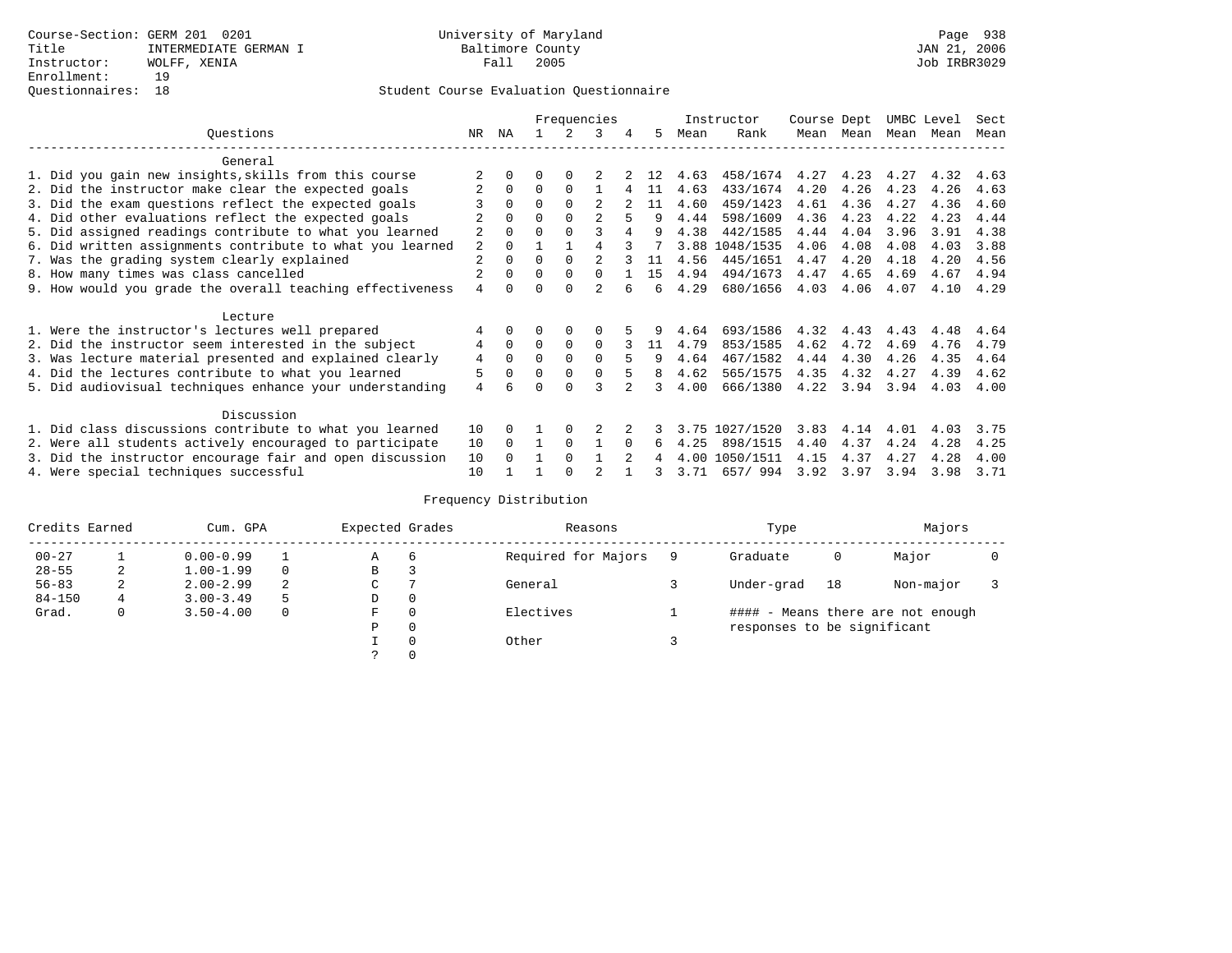|                                                           |          |          |          |              | Frequencies |   |     |      | Instructor | Course Dept |      | UMBC Level |      | Sect |
|-----------------------------------------------------------|----------|----------|----------|--------------|-------------|---|-----|------|------------|-------------|------|------------|------|------|
| Ouestions                                                 | NR.      | ΝA       |          |              | 3           | 4 | 5   | Mean | Rank       | Mean        | Mean | Mean       | Mean | Mean |
| General                                                   |          |          |          |              |             |   |     |      |            |             |      |            |      |      |
| 1. Did you gain new insights, skills from this course     |          | 0        | U        | $\Omega$     | 0           |   | 1 O | 4.83 | 214/1674   | 4.83        | 4.23 | 4.27       | 4.32 | 4.83 |
| 2. Did the instructor make clear the expected goals       |          | $\Omega$ | $\Omega$ | $\Omega$     | $\Omega$    |   | 9   | 4.75 | 270/1674   | 4.75        | 4.26 | 4.23       | 4.26 | 4.75 |
| 3. Did the exam questions reflect the expected goals      |          | $\Omega$ | $\Omega$ | $\Omega$     | $\Omega$    |   | 9   | 4.75 | 262/1423   | 4.75        | 4.36 | 4.27       | 4.36 | 4.75 |
| 4. Did other evaluations reflect the expected goals       |          | $\Omega$ | 0        | $\Omega$     | $\Omega$    |   | 12  | 5.00 | 1/1609     | 5.00        | 4.23 | 4.22       | 4.23 | 5.00 |
| 5. Did assigned readings contribute to what you learned   | 0        | $\Omega$ | U        | $\Omega$     |             |   | 9   | 4.67 | 224/1585   | 4.67        | 4.04 | 3.96       | 3.91 | 4.67 |
| 6. Did written assignments contribute to what you learned | 0        | $\Omega$ | U        |              |             |   | 11  | 4.83 | 119/1535   | 4.83        | 4.08 | 4.08       | 4.03 | 4.83 |
| 7. Was the grading system clearly explained               | 0        | 0        | U        |              |             |   | q   | 4.50 | 524/1651   | 4.50        | 4.20 | 4.18       | 4.20 | 4.50 |
| 8. How many times was class cancelled                     | 0        | $\Omega$ | $\Omega$ | $\Omega$     | $\Omega$    |   | 12  | 5.00 | 1/1673     | 5.00        | 4.65 | 4.69       | 4.67 | 5.00 |
| 9. How would you grade the overall teaching effectiveness | $\Omega$ |          |          | <sup>n</sup> | U           |   | 8   | 4.67 | 257/1656   | 4.67        | 4.06 | 4.07       | 4.10 | 4.67 |
| Lecture                                                   |          |          |          |              |             |   |     |      |            |             |      |            |      |      |
| 1. Were the instructor's lectures well prepared           |          |          |          |              |             |   | 1 O | 4.91 | 214/1586   | 4.91        | 4.43 | 4.43       | 4.48 | 4.91 |
| 2. Did the instructor seem interested in the subject      |          | $\Omega$ | 0        | 0            | $\Omega$    |   | -11 | 5.00 | 1/1585     | 5.00        | 4.72 | 4.69       | 4.76 | 5.00 |
| 3. Was lecture material presented and explained clearly   |          | $\Omega$ | $\Omega$ | $\Omega$     | $\Omega$    |   | 11  | 5.00 | 1/1582     | 5.00        | 4.30 | 4.26       | 4.35 | 5.00 |
| 4. Did the lectures contribute to what you learned        |          | $\Omega$ | $\Omega$ | $\Omega$     |             |   |     | 4.55 | 646/1575   | 4.55        | 4.32 | 4.27       | 4.39 | 4.55 |
| 5. Did audiovisual techniques enhance your understanding  |          |          |          |              |             |   |     | 4.55 | 278/1380   | 4.55        | 3.94 | 3.94       | 4.03 | 4.55 |
| Discussion                                                |          |          |          |              |             |   |     |      |            |             |      |            |      |      |
| 1. Did class discussions contribute to what you learned   |          | 0        | 0        | $\Omega$     |             |   |     | 4.64 | 316/1520   | 4.64        | 4.14 | 4.01       | 4.03 | 4.64 |
| 2. Were all students actively encouraged to participate   |          | $\Omega$ | 0        | 0            | 0           |   | 11  | 5.00 | 1/1515     | 5.00        | 4.37 | 4.24       | 4.28 | 5.00 |
| 3. Did the instructor encourage fair and open discussion  |          |          |          | $\Omega$     | 0           |   |     | 4.82 | 346/1511   | 4.82        | 4.37 | 4.27       | 4.28 | 4.82 |
| 4. Were special techniques successful                     |          |          |          |              |             |   |     | 4.30 | 337/994    | 4.30        | 3.97 | 3.94       | 3.98 | 4.30 |

| Credits Earned |   | Cum. GPA      |   |   | Expected Grades | Reasons             | Type                        |    | Majors                            |  |
|----------------|---|---------------|---|---|-----------------|---------------------|-----------------------------|----|-----------------------------------|--|
| $00 - 27$      |   | $0.00 - 0.99$ |   | Α |                 | Required for Majors | Graduate                    |    | Major                             |  |
| $28 - 55$      | 2 | $1.00 - 1.99$ |   | B | З               |                     |                             |    |                                   |  |
| $56 - 83$      | 0 | $2.00 - 2.99$ |   | C | 0               | General             | Under-grad                  | 11 | Non-major                         |  |
| $84 - 150$     | 4 | $3.00 - 3.49$ |   | D | 0               |                     |                             |    |                                   |  |
| Grad.          |   | $3.50 - 4.00$ | 6 | F | 0               | Electives           |                             |    | #### - Means there are not enough |  |
|                |   |               |   | Ρ | 0               |                     | responses to be significant |    |                                   |  |
|                |   |               |   |   | $\Omega$        | Other               |                             |    |                                   |  |
|                |   |               |   | っ |                 |                     |                             |    |                                   |  |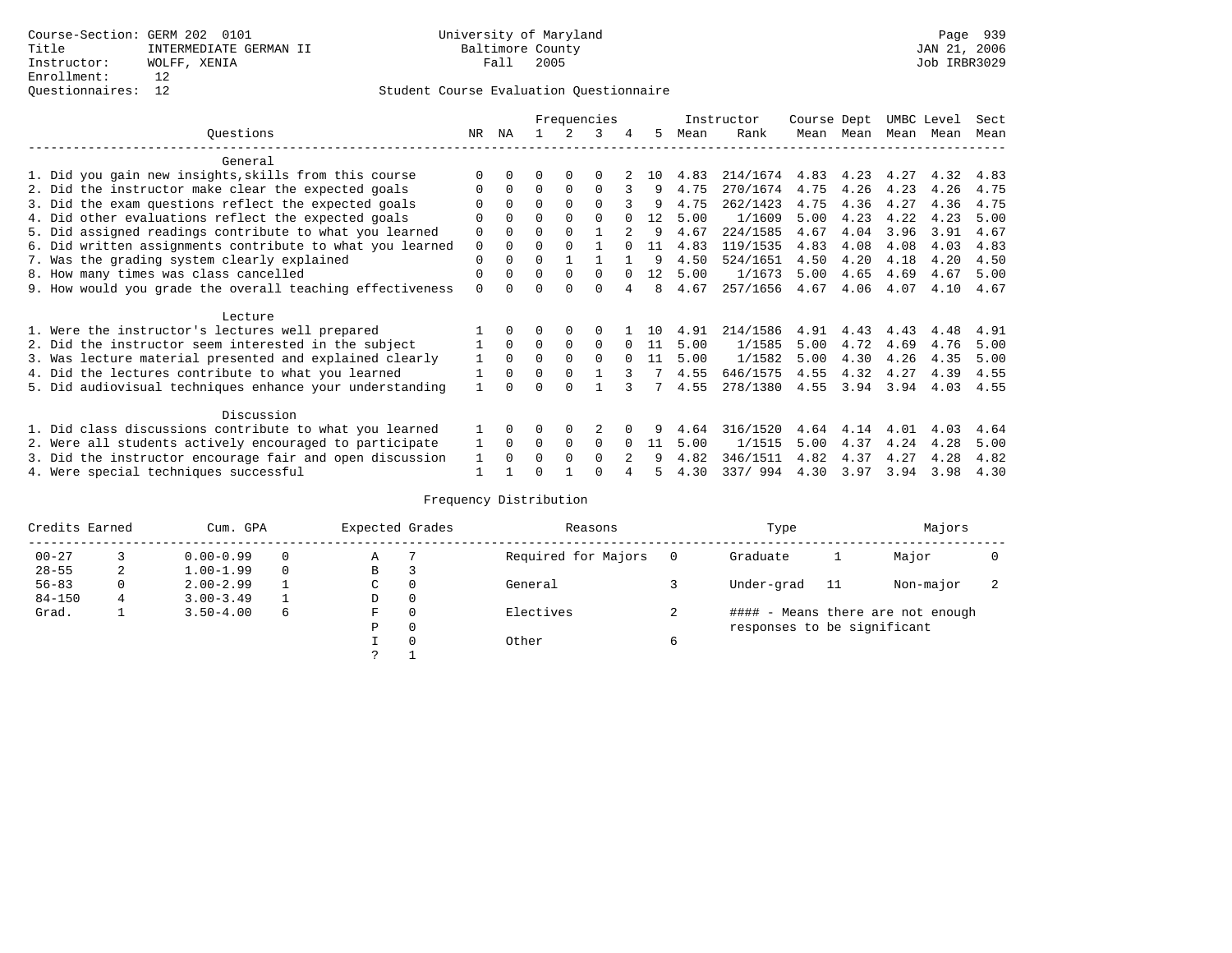|                                                           |                |              |              |             | Frequencies    |              |    |      | Instructor         | Course Dept |           | UMBC Level |      | Sect |
|-----------------------------------------------------------|----------------|--------------|--------------|-------------|----------------|--------------|----|------|--------------------|-------------|-----------|------------|------|------|
| Ouestions                                                 |                | NR NA        | $\mathbf{1}$ | $2^{\circ}$ | 3              |              | 5. | Mean | Rank               |             | Mean Mean | Mean       | Mean | Mean |
| General                                                   |                |              |              |             |                |              |    |      |                    |             |           |            |      |      |
| 1. Did you gain new insights, skills from this course     | O              | O            | 0            | 0           | O              |              | 9  | 4.64 | 432/1674           | 4.64        | 4.23      | 4.27       | 4.26 | 4.64 |
| 2. Did the instructor make clear the expected goals       | O              | 0            | $\Omega$     | $\Omega$    | $\Omega$       | 4            | 10 | 4.71 | 314/1674           | 4.71        | 4.26      | 4.23       | 4.21 | 4.71 |
| 3. Did the exam questions reflect the expected goals      | O              | $\Omega$     | $\Omega$     | $\Omega$    | $\overline{2}$ |              |    | 4.43 | 672/1423           | 4.43        | 4.36      | 4.27       | 4.27 | 4.43 |
| 4. Did other evaluations reflect the expected goals       | $\Omega$       | $\Omega$     | $\Omega$     | $\Omega$    | $\Omega$       |              |    | 4.57 | 408/1609           | 4.57        | 4.23      | 4.22       | 4.27 | 4.57 |
| 5. Did assigned readings contribute to what you learned   | 2              | 0            | $\Omega$     | $\Omega$    | $\mathbf{1}$   |              | 5  | 4.33 | 482/1585           | 4.33        | 4.04      | 3.96       | 3.95 | 4.33 |
| 6. Did written assignments contribute to what you learned | 2              | $\Omega$     | $\Omega$     | $\Omega$    | $\Omega$       | 3            | 9  | 4.75 | 169/1535           | 4.75        | 4.08      | 4.08       | 4.15 | 4.75 |
| 7. Was the grading system clearly explained               | $\overline{c}$ | $\Omega$     | $\Omega$     | $\Omega$    | 3              |              |    | 4.42 | 658/1651           | 4.42        | 4.20      | 4.18       | 4.16 | 4.42 |
| 8. How many times was class cancelled                     | $\overline{2}$ | <sup>0</sup> | $\Omega$     | $\Omega$    | $\Omega$       |              | 5  |      | 4.42 1300/1673     | 4.42        | 4.65      | 4.69       | 4.68 | 4.42 |
| 9. How would you grade the overall teaching effectiveness | $\mathbf{1}$   | <sup>n</sup> | $\Omega$     | $\cap$      | $\Omega$       |              | 10 | 4.77 | 178/1656           | 4.77        | 4.06      | 4.07       | 4.07 | 4.77 |
| Lecture                                                   |                |              |              |             |                |              |    |      |                    |             |           |            |      |      |
| 1. Were the instructor's lectures well prepared           | $\Omega$       | 0            | O            | $\Omega$    |                |              |    | 4.57 | 784/1586           | 4.57        | 4.43      | 4.43       | 4.42 | 4.57 |
| 2. Did the instructor seem interested in the subject      | 0              | 0            | 0            | 0           | $\mathbf 0$    | <sup>0</sup> | 14 | 5.00 | 1/1585             | 5.00        | 4.72      | 4.69       | 4.66 | 5.00 |
| 3. Was lecture material presented and explained clearly   | 0              | $\Omega$     | $\Omega$     | $\Omega$    | $\Omega$       |              | 9  | 4.64 | 467/1582           | 4.64        | 4.30      | 4.26       | 4.26 | 4.64 |
| 4. Did the lectures contribute to what you learned        | 0              | $\Omega$     | $\Omega$     | $\Omega$    | $\Omega$       |              | 13 | 4.93 | 137/1575           | 4.93        | 4.32      | 4.27       | 4.25 | 4.93 |
| 5. Did audiovisual techniques enhance your understanding  | $\Omega$       | $\mathsf{R}$ | $\Omega$     |             |                | 3            | 1  | 3.67 | 962/1380           | 3.67        | 3.94      | 3.94       | 4.01 | 3.67 |
| Discussion                                                |                |              |              |             |                |              |    |      |                    |             |           |            |      |      |
| 1. Did class discussions contribute to what you learned   | 6              | 0            | 0            | $\Omega$    | $\Omega$       |              |    | 4.63 | 323/1520           | 4.63        | 4.14      | 4.01       | 4.09 | 4.63 |
| 2. Were all students actively encouraged to participate   | 6              | 0            | $\mathbf 0$  | $\mathbf 0$ | $\mathbf 0$    | 0            | 8  | 5.00 | 1/1515             | 5.00        | 4.37      | 4.24       | 4.32 | 5.00 |
| 3. Did the instructor encourage fair and open discussion  | 6              | $\Omega$     | $\Omega$     | $\Omega$    | $\Omega$       | $\mathbf{1}$ | 7  | 4.88 | 278/1511           | 4.88        | 4.37      | 4.27       | 4.34 | 4.88 |
| 4. Were special techniques successful                     | 6              |              | $\Omega$     | $\Omega$    | $\Omega$       | 3            | 4  | 4.57 | 178/ 994           | 4.57        | 3.97      | 3.94       | 3.96 | 4.57 |
| Seminar                                                   |                |              |              |             |                |              |    |      |                    |             |           |            |      |      |
| 1. Were assigned topics relevant to the announced theme   | 13             | 0            | O            | $\Omega$    | $\Omega$       |              |    |      | $5.00$ ****/ 103   | ****        | 4.39      | 4.41       | 4.10 | **** |
| 2. Was the instructor available for individual attention  |                | $\Omega$     | 0            | $\mathbf 0$ | $\mathbf 0$    | $\Omega$     |    |      | $5.00$ ****/ 101   | ****        | 4.33      | 4.48       | 4.30 | **** |
| 3. Did research projects contribute to what you learned   |                | $\Omega$     | $\Omega$     | $\mathbf 0$ | $\Omega$       | $\Omega$     |    |      | $5.00$ ****/<br>95 | ****        | 4.15      | 4.31       | 3.91 | **** |
| 4. Did presentations contribute to what you learned       |                | 0            | 0            | 0           | $\Omega$       | $\Omega$     |    |      | $5.00$ ****/<br>99 | ****        | 4.36      | 4.39       | 4.29 | **** |
| 5. Were criteria for grading made clear                   | 13             |              | $\Omega$     | $\cap$      | $\cap$         |              |    |      | $5.00$ ****/<br>97 | ****        | 3.76      | 4.14       | 3.48 | **** |

| Credits Earned |             | Cum. GPA      |   | Expected Grades |          | Reasons             | Type                        |    | Majors                            |  |
|----------------|-------------|---------------|---|-----------------|----------|---------------------|-----------------------------|----|-----------------------------------|--|
| $00 - 27$      |             | $0.00 - 0.99$ |   | Α               |          | Required for Majors | Graduate                    | 0  | Major                             |  |
| $28 - 55$      | $\sim$<br>∠ | $1.00 - 1.99$ |   | В               |          |                     |                             |    |                                   |  |
| $56 - 83$      |             | $2.00 - 2.99$ | 2 | C               | $\Omega$ | General             | Under-grad                  | 14 | Non-major                         |  |
| $84 - 150$     | 4           | $3.00 - 3.49$ | 2 | D               | $\Omega$ |                     |                             |    |                                   |  |
| Grad.          | 0           | $3.50 - 4.00$ | 5 | F               | $\Omega$ | Electives           |                             |    | #### - Means there are not enough |  |
|                |             |               |   | P               | $\Omega$ |                     | responses to be significant |    |                                   |  |
|                |             |               |   |                 | $\Omega$ | Other               |                             |    |                                   |  |
|                |             |               |   |                 |          |                     |                             |    |                                   |  |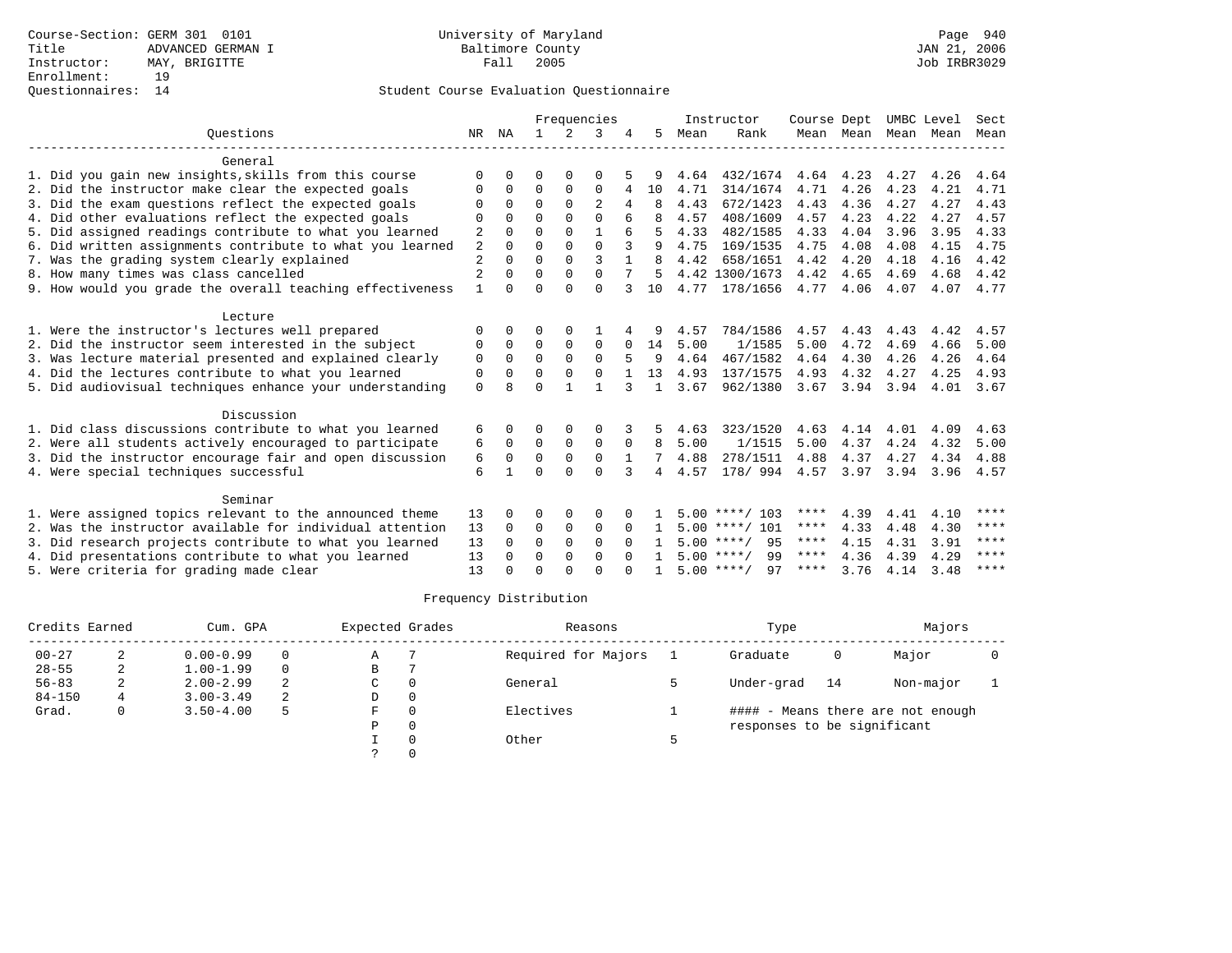|                                                           |                |          |          |          | Frequencies |              |      | Instructor | Course Dept |           | UMBC Level |      | Sect |
|-----------------------------------------------------------|----------------|----------|----------|----------|-------------|--------------|------|------------|-------------|-----------|------------|------|------|
| Ouestions                                                 | NR.            | ΝA       |          | 2        | 3           | 5.           | Mean | Rank       |             | Mean Mean | Mean       | Mean | Mean |
| General                                                   |                |          |          |          |             |              |      |            |             |           |            |      |      |
| 1. Did you gain new insights, skills from this course     |                |          | O        | 0        |             | 8            | 4.54 | 570/1674   | 4.54        | 4.23      | 4.27       | 4.26 | 4.54 |
| 2. Did the instructor make clear the expected goals       | $\Omega$       | 0        | $\Omega$ | $\Omega$ | $\Omega$    | 10           | 4.77 | 259/1674   | 4.77        | 4.26      | 4.23       | 4.21 | 4.77 |
| 3. Did the exam questions reflect the expected goals      |                |          | $\Omega$ | $\Omega$ | $\Omega$    | 12           | 4.92 | 105/1423   | 4.92        | 4.36      | 4.27       | 4.27 | 4.92 |
| 4. Did other evaluations reflect the expected goals       | $\Omega$       |          | $\Omega$ | $\Omega$ | $\Omega$    | 1 O          | 4.77 | 212/1609   | 4.77        | 4.23      | 4.22       | 4.27 | 4.77 |
| 5. Did assigned readings contribute to what you learned   | $\Omega$       |          | $\Omega$ | $\Omega$ | $\Omega$    | 11           | 4.85 | 116/1585   | 4.85        | 4.04      | 3.96       | 3.95 | 4.85 |
| 6. Did written assignments contribute to what you learned | $\mathbf 0$    | 0        | $\Omega$ |          |             | $\mathsf{R}$ | 4.46 | 427/1535   | 4.46        | 4.08      | 4.08       | 4.15 | 4.46 |
| 7. Was the grading system clearly explained               | $\Omega$       |          | $\Omega$ |          |             | 11           | 4.85 | 151/1651   | 4.85        | 4.20      | 4.18       | 4.16 | 4.85 |
| 8. How many times was class cancelled                     | $\Omega$       |          | $\Omega$ | 0        | $\Omega$    | 11           | 4.92 | 635/1673   | 4.92        | 4.65      | 4.69       | 4.68 | 4.92 |
| 9. How would you grade the overall teaching effectiveness |                |          | U        | ∩        | ∩           | 11           | 5.00 | 1/1656     | 5.00        | 4.06      | 4.07       | 4.07 | 5.00 |
| Lecture                                                   |                |          |          |          |             |              |      |            |             |           |            |      |      |
| 1. Were the instructor's lectures well prepared           |                |          |          |          |             |              | 4.77 | 474/1586   | 4.77        | 4.43      | 4.43       | 4.42 | 4.77 |
| 2. Did the instructor seem interested in the subject      | $\Omega$       | $\Omega$ | $\Omega$ | $\Omega$ | $\Omega$    | 11           | 4.85 | 713/1585   | 4.85        | 4.72      | 4.69       | 4.66 | 4.85 |
| 3. Was lecture material presented and explained clearly   | $\mathbf 0$    | $\Omega$ | $\Omega$ |          | $\Omega$    | 10           | 4.77 | 299/1582   | 4.77        | 4.30      | 4.26       | 4.26 | 4.77 |
| 4. Did the lectures contribute to what you learned        | 0              |          | $\Omega$ |          | $\Omega$    | 11           | 4.85 | 235/1575   | 4.85        | 4.32      | 4.27       | 4.25 | 4.85 |
| 5. Did audiovisual techniques enhance your understanding  | $\Omega$       |          | ∩        |          |             | q            | 4.64 | 220/1380   | 4.64        | 3.94      | 3.94       | 4.01 | 4.64 |
| Discussion                                                |                |          |          |          |             |              |      |            |             |           |            |      |      |
| 1. Did class discussions contribute to what you learned   | 4              | 0        | 0        | 0        | $\Omega$    |              | 4.78 | 213/1520   | 4.78        | 4.14      | 4.01       | 4.09 | 4.78 |
| 2. Were all students actively encouraged to participate   | 4              | $\Omega$ | $\Omega$ | 0        | $\Omega$    | 8            | 4.89 | 230/1515   | 4.89        | 4.37      | 4.24       | 4.32 | 4.89 |
| 3. Did the instructor encourage fair and open discussion  | 4              |          | O        | $\Omega$ | $\Omega$    |              | 4.89 | 266/1511   | 4.89        | 4.37      | 4.27       | 4.34 | 4.89 |
| 4. Were special techniques successful                     | $\overline{4}$ |          |          |          |             |              | 4.78 | 107/ 994   | 4.78        | 3.97      | 3.94       | 3.96 | 4.78 |

| Credits Earned | Cum. GPA |               |   | Expected Grades |          | Reasons             | Type                        |    | Majors                            |  |
|----------------|----------|---------------|---|-----------------|----------|---------------------|-----------------------------|----|-----------------------------------|--|
| $00 - 27$      | 0        | $0.00 - 0.99$ |   | Α               | 4        | Required for Majors | Graduate                    | 0  | Major                             |  |
| $28 - 55$      | 2        | $1.00 - 1.99$ |   | В               | 5        |                     |                             |    |                                   |  |
| $56 - 83$      |          | $2.00 - 2.99$ | 2 | ◡               |          | General             | Under-grad                  | 13 | Non-major                         |  |
| $84 - 150$     | 2        | $3.00 - 3.49$ | 2 | D               | 0        |                     |                             |    |                                   |  |
| Grad.          | 0        | $3.50 - 4.00$ |   | F               | 0        | Electives           |                             |    | #### - Means there are not enough |  |
|                |          |               |   | Ρ               | 0        |                     | responses to be significant |    |                                   |  |
|                |          |               |   |                 | $\Omega$ | Other               |                             |    |                                   |  |
|                |          |               |   | っ               |          |                     |                             |    |                                   |  |